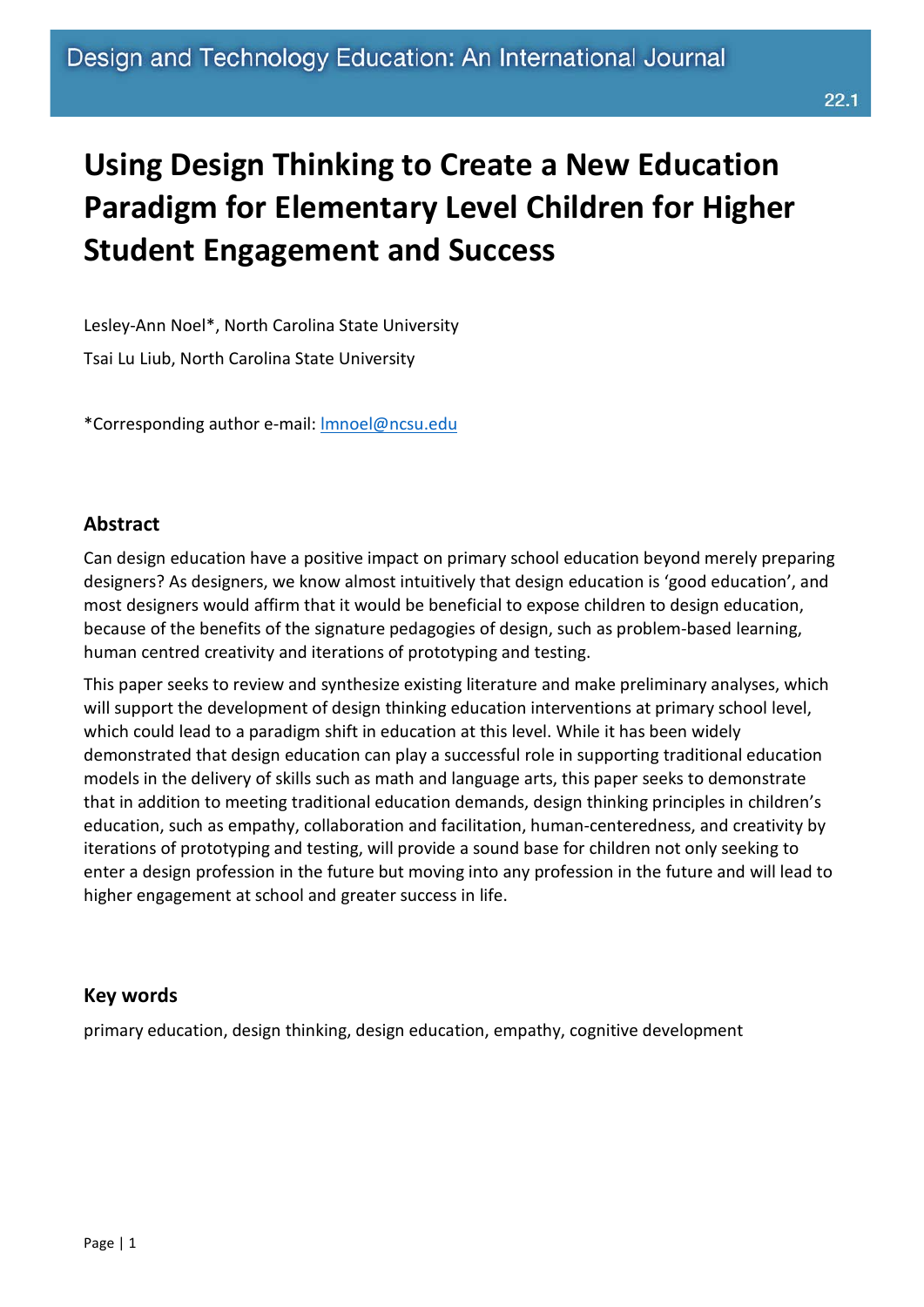#### **1. Introduction**

In the introduction to the book "21st Century Skills – Learning for Life in Our Times", Trilling and Fadel challenge their audience to consider what learning would be like if it were designed for a future twenty years away, around skills that children would need to be successful in the future (Trilling and Fadel 2009). A study conducted with 400 hiring executives of major corporations highlighted seven basic and applied skills lacking in secondary and tertiary level graduates, which are described as the "twenty-first century gap" by Trilling and Fadel These lacking skills are: oral and written communication, critical thinking and problem-solving skills, professionalism and work ethic, teamwork and collaboration, working in diverse teams, applying technology, leadership and project management (Trilling and Fadel 2009).

These twenty-first century skills resemble learning outcomes from many design courses: "learning and innovation skills, critical thinking and problem solving, communications and collaboration skills and digital or ICT literacy". The desirable model for 21st century learning that Trilling and Fadel propose also seems to describe a design class with teams working together to solve problems, technology infused curricula, real-world challenges, project based learning and a focus on innovation and creativity (Trilling and Fadel 2009). It is evident in the literature that elementary, K-6 or primary level education (education for children aged approximately 5 – 11 years old) is 'ripe' for an overhaul. Traditional education was developed to prepare children for work in the Industrial age, but economies are now moving into the Knowledge Age (Trilling and Fadel 2009). Businesses and countries will require people who are able to play a role in building the knowledge economy and these people will be innovative, creative problem-solvers. It is the appropriate time to bring design methods and pedagogies into mainstream education to help lay a sound base for the development of innovative, problem solvers who will have the needed skills for the 21st century and beyond.

The aim of this paper is to highlight possibilities for a paradigmatic shift in elementary or primarylevel education, also referred to as K-6, through a base on design process and design thinking. In this paper existing literature will be reviewed and synthesized to make preliminary analyses. However in this paper, the authors seek to demonstrate that design education provides a sound base for not only traditional academic education or for professionals who will go on to work in a design and knowledge-based industries, but more importantly that the skills imparted through design education such as problem solving skills like innovation, curiosity and critical thinking, and social skills of empathy, collaboration and facilitation, go beyond the specific knowledge-focused fields and lays a sound base for any career, therefore demonstrating how design thinking based education for children could be a very useful paradigm to be adopted.

#### **2. 21st century skills and predictors of student success**

While most children are excited about school in their early years, this excitement about learning falls off as they approach the end of primary school because a) learning stops being fun b) they begin to compare themselves with each other and c) because they begin to feel the impact of standardized testing (Levine 2012).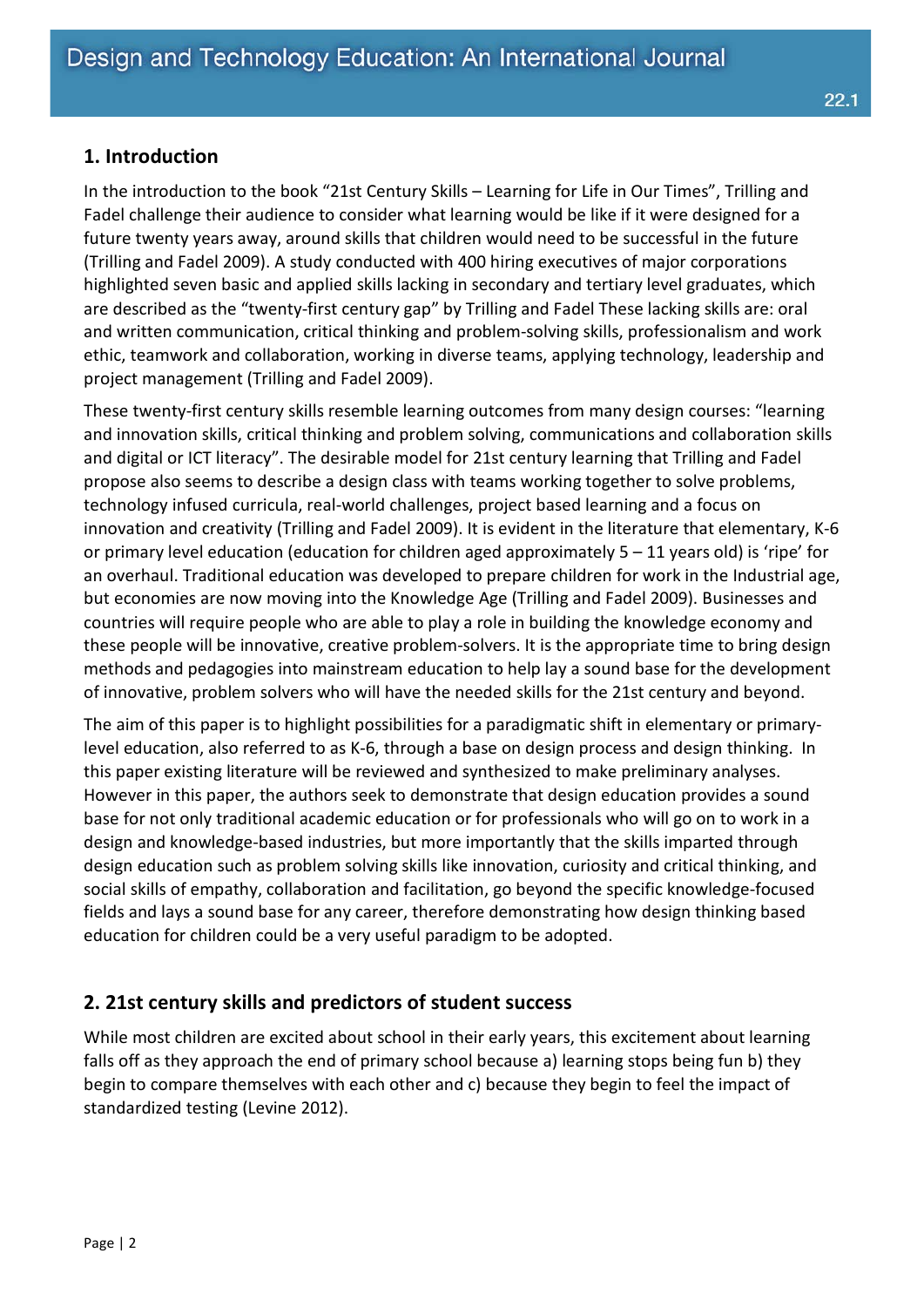Literature on children's success indicates that children's future success in life is not predicted by their academic output. Other non-academic abilities are seen as greater indicators of children's success than academic outputs. Psychologist Madeline Levine (2012) identifies seven 'coping' skills, which are key for children's development:

- enthusiasm,
- Resourcefulness: Children who are resourceful can get themselves out of difficult situations and will try out different ways of coping to find the most efficient solution
- Creativity: Creativity encourages children to experiment and to approach problems in different ways
- A good work ethic: Levine notes that a good work ethic and academic engagement go together
- Self control: Self control is about developing and internalizing one's own rules, and being directed by one's good choices
- Self Esteem: Children with high self esteem perform better academically and socially.
- Self Efficacy: The belief that one plays a significant role in one's destiny and success, also described as 'agency' by psychologists

Levine laments that the academic system in the United States focuses on testing a limited range of skills – primarily Mathematics and English, and this focus on testing this limited range affects the development of critical thinking skills in the curriculum. (Levine 2012). The focus on academic success is in fact a significant contributor to emotional distress among American youth (Levine 2012), and the limited definition of success excludes many individuals who have the potential to be valuable contributors to society. Though she identifies the seven coping skills, throughout her book, Levine refers to many other important qualities that impact children's success. She highlights the importance of curiosity and asking questions. According to her, children's questions advance their critical thinking and creative abilities and asking the right questions leads to greatest possibilities for learning (Levine 2012). Levine encourages parents to value academic risk-taking, which means that children should focus more on questions than answers (Levine 2012). While most children can memorize information, curiosity, persistence and engagement are in fact the drivers of lifelong learning (Levine 2012). She notes that internal motivation is correlated with positive outcomes such as higher academic achievement and less emotional problems (Levine 2012). She notes the importance of empathy, which is a skill that has to be developed in children (Levin, 2012), and suggests that the explosion of bullying in elementary school is an indicator that society has not been successful in promoting empathy among children (Levine 2012).

Paul Tough, highlights some different qualities, that at times overlap with Levine's, that are vital to children's success. For Tough, the combination of strengths that are most likely to predict children's success are: 'grit', self-control, zest, social intelligence, gratitude, optimism and creativity (Tough 2013). In addition to the listed strengths, Tough in his book highlights the importance of motivation and volition, willpower, conscientiousness, which is in fact the trait that most predicted workplace success, character – or 'nice guy values', cognitive flexibility or the ability to visualize alternative solutions to problems and cognitive self-control or the ability to resist an instinctive response in favour of a less obvious solution (Tough 2013).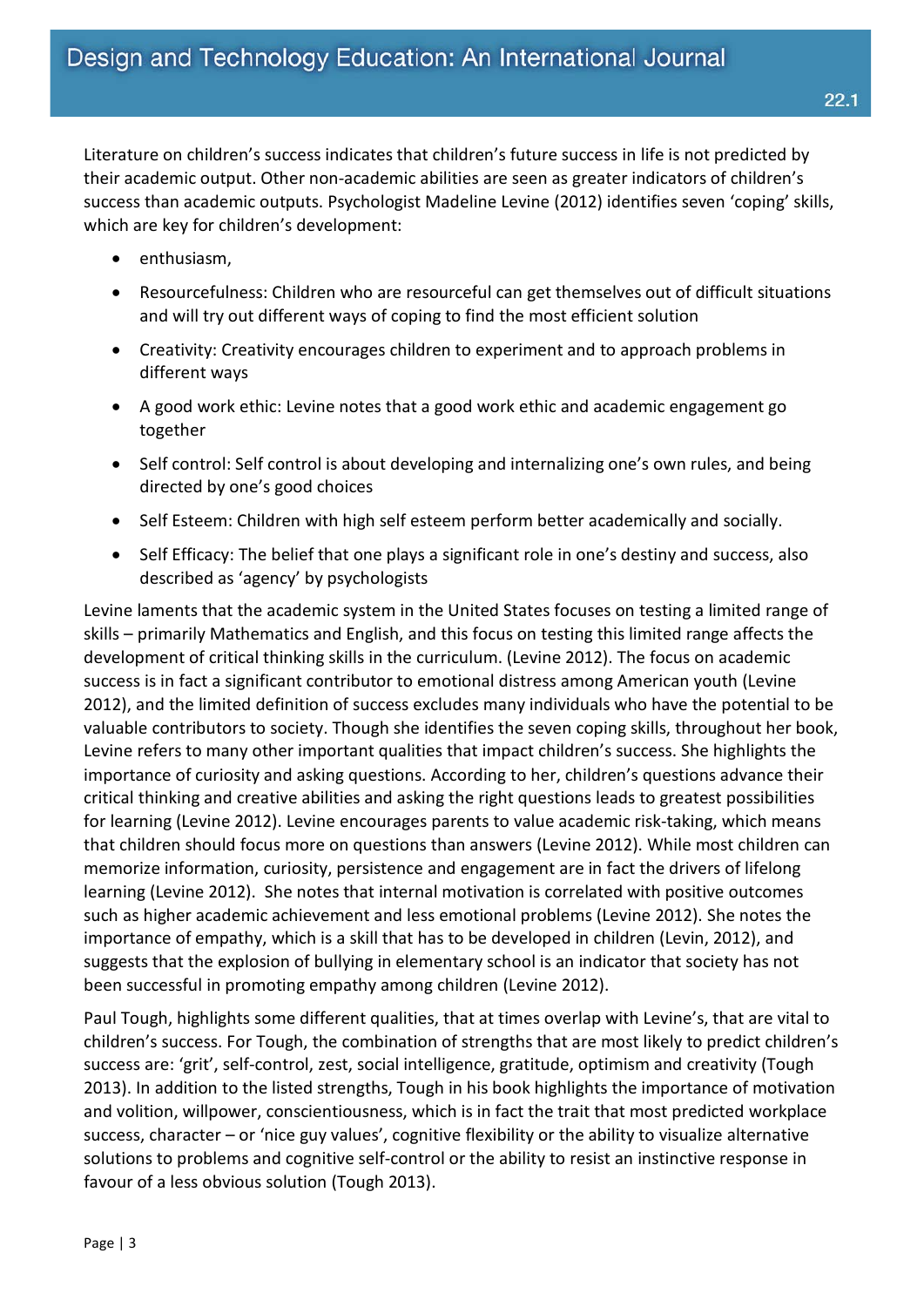Psychologist, Carol Dweck, has developed a theory on student motivation that points to the differences between a growth mindset and a fixed mindset. For children with a growth mindset success is about stretching themselves and learning new knowledge, whereas for children with a fixed mindset, success is about proving that they are 'smart'. Failure in the fixed mindset is associated with stupidity and Dweck suggests this mindset, which is widely promoted at schools, can put an end to an interest in learning (Dweck 2006). Students with the growth mindset welcome the challenge of learning that failure brings. Dweck acknowledges that her own change to a growth mindset resulted in her becoming more courageous and open and leading a richer life.

The designer and design educator would recognise that many of the attributes described by Levine and Tough, and even the growth mindset promoted by Dweck can and are in fact be reinforced in design education. While the contemporary interest in STEM education has led to much discussion on how exposure to design education, with its traditional constructivist base in art education, can play a great role in helping make abstract concepts such as science and math more concrete through the manipulation of materials and the act of making, and therefore improving academic performance, a greater benefit of exposure to design education, may in fact be the development of these non-academic qualities, which can perhaps play an even greater role in preparing students for their future success.

## **3. The evolving discipline of Design**

Nigel Cross identifies design as a 'multifaceted cognitive skill' and a natural intelligence, akin to Gardner's multiple intelligences, which everyone has not just designers (Cross 2011). Howard Gardner's Theory of multiple intelligences proposes that we all have various levels of intelligence across a range of intellectual areas. These multiple intelligences allow learners to learn in different ways. The nine intelligences of Gardner's Theory are listed below:

| Linguistic      | Logical/mathematical | <b>Musical</b> |
|-----------------|----------------------|----------------|
| Spatial /visual | Kinaesthetic         | Interpersonal  |
| Intrapersonal   | <b>Naturalistic</b>  | Existential    |

(Pritchard 2013).

For Cross, 'design intelligence' involves 'deep reflective interaction' on problems and solutions, and the capacity of flexibility and the ability to switch between thinking and doing. (Cross 2011). In order to achieve this, designers have skills of 're-organizing' problems so that they can be interpreted differently, a process that he names 're-framing'; conducting research to find data, and analysing the problem data to create patterns which suggest possible solutions (Cross 2011). Cross stresses that though designers are admired for their solutions, it is really their skill in finding the right problems which separates 'good' design from mediocre or less acceptable design (Cross 2011).

Designers are able to find rich solutions from the complexity of the open, complex, networked and dynamic nature of contemporary problems, and as a result leading innovators are increasingly coming to this profession for help in addressing these complex problems (Dorst 2015). Kees Dorst describes today's problems as 'open, complex, dynamic and networked' and emphasizes that these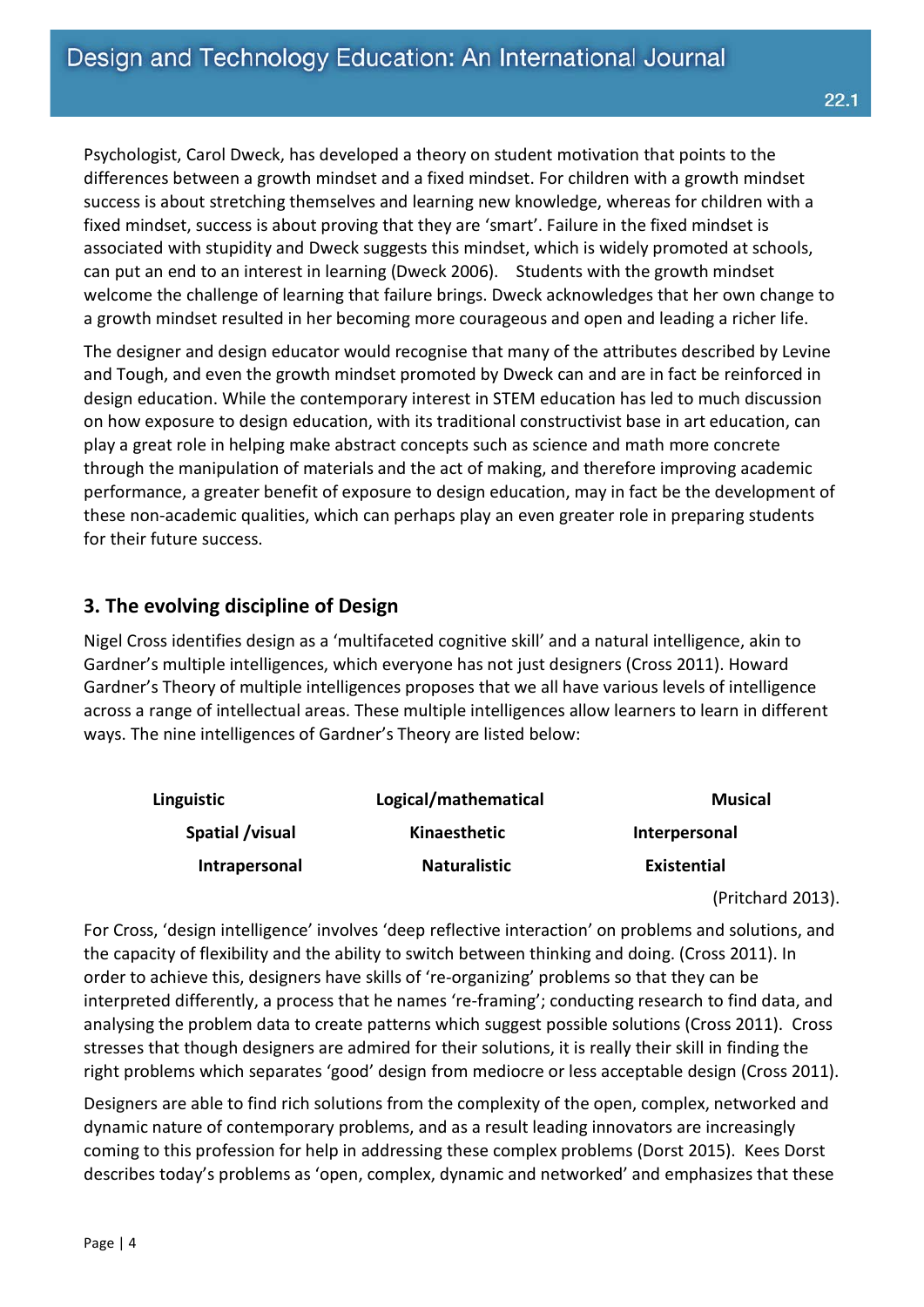contemporary problems cannot be solved using conventional problem solving methodology, since new problems need radically different responses (Dorst 2015). He debunks some of the myths about design – that it is irrational, mysterious and just about creating beauty, demonstrating that design practices have 'matured into a real alternative to conventional problem solving strategies'. (Dorst 2015).

Deduction, induction and abduction are forms of reasoning. In deductive reasoning a conclusion is guaranteed while in inductive reasoning a conclusion is only merely likely. Designers often use abductive reasoning, which begins with incomplete information, which is used to form the most likely conclusion. Dorst differentiates between 'normal abductive reasoning' and 'design abductive reasoning'. He describes normal abduction with the following equation:

#### **??? + HOW = outcomes**

where the equation for design abduction is:

#### **???+??? = outcomes**

showing that in design abduction the 'how' is also questioned, and the two unknowns lead to creative innovation (Dorst 2015). In their process designers make unusual and interesting connections to create new 'whats' and 'hows' and test them during their iterative process. According to Dorst, the thinking across the design professions is fundamentally different to other professions that are based on deductive, inductive and normal abductive reasoning (Dorst 2015). The iterative process of design may in fact lead to Dweck's growth mindset since designers are encouraged to develop new solutions and test them many times throughout the process. The possibility of failure always exists in the design process, and when faced with 'failure', designers start the process over.

For psychologist Madeline Levine, the ability to ask good questions characterizes intelligence and creativity – much needed skills for the future envisioned by Trilling and Fadel. Dorst and Cross demonstrate that designers think in a way that is different to other professionals. Perhaps designbased primary education developed with a focus on curiosity, problem framing and re-framing and developing and asking the right questions could have significant implications on developing skills that have been identified as needed for 21st century success.

In the design process a 'frame' is a new way of seeing a problem situation, which results from design abduction (Dorst 2015). Designers go through the iterative process of examining the problem space (framing) and reanalysing and reframing the problem if the design solution they have developed is not satisfactory (Dorst 2015). Designers try to think through many solution possibilities before committing to developing one in detail.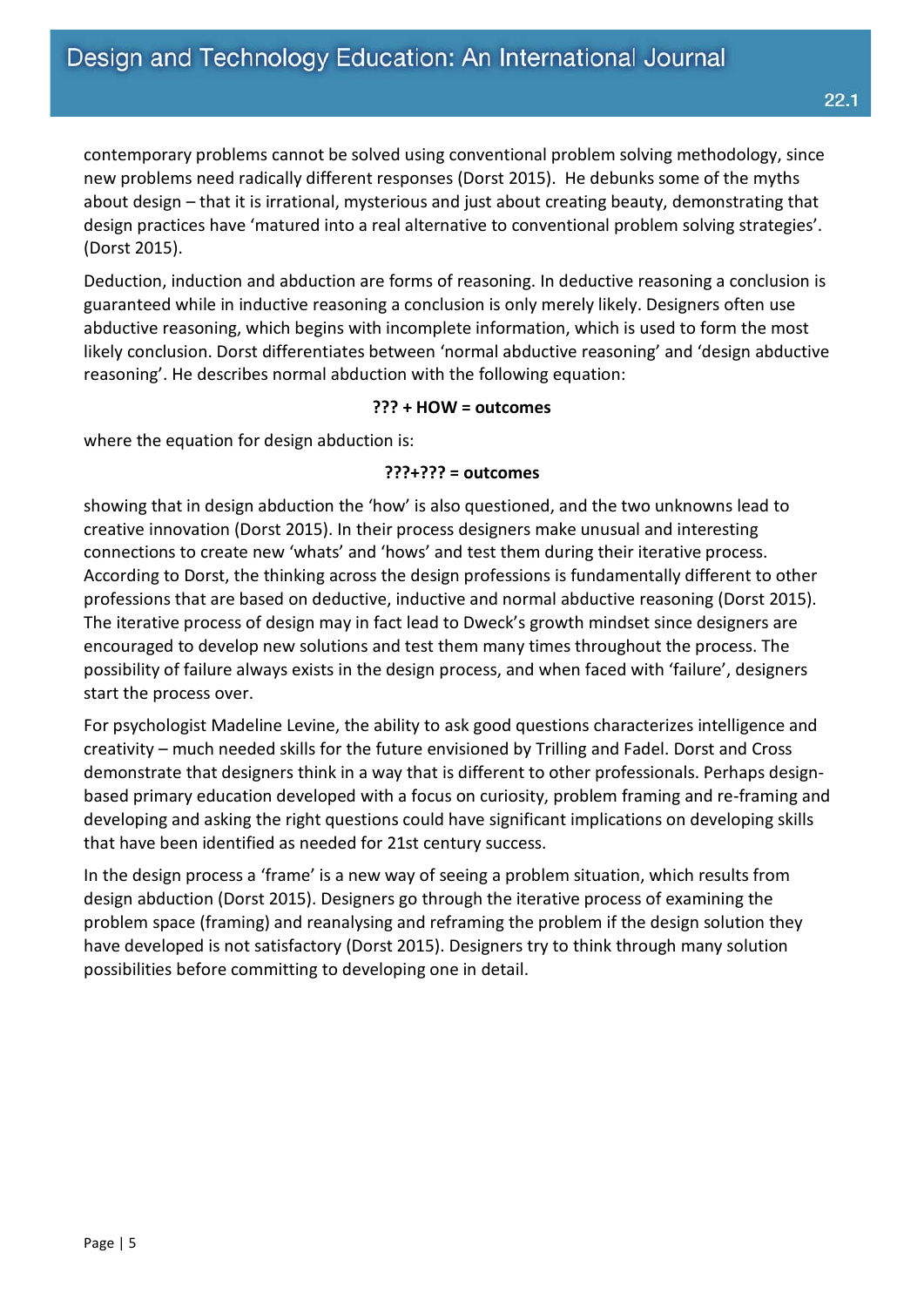### **4. Signature pedagogies in design**

Signature pedagogies move the emphasis away from the content of a discipline, towards ways of knowing that are essential for the practice of that discipline (Shreeve 2015). In her chapter on 'Signature Pedagogies in Design', in 'Design Pedagogy', Alison Shreeve, describes the signature pedagogies of Design as the Studio, the Projects and the Brief, Materiality, Dialogue and the Critique (Shreeve 2015). The studio turns the focus of the class away from the tutor towards the student, creating a student-centred teaching approach (Shreeve 2015). Most design courses are taught through experiential methods that focus around a project or design brief. The design outcomes are open-ended which allows the student the space to be creative in developing a solution, which is unknown at the start of the project. Design students often also work autonomously in the development of these solutions. The role of the tutor according to Shreeve, is often to guide and advise rather than dictate, and both the student and the tutor have to tolerate great risk along the journey to a solution. (Shreeve 2015). 'Materiality' is fundamental to art and design education, which is based on 'doing and making'. The teaching and learning process in art and design education is 'dialogic', which is a feature of the student-focused approaches in design education. The dialogue does not only take place between the tutor and the student, but also peer to peer and in small groups (Shreeve 2015). Finally, the design critique provides an opportunity to agree on standards, to give feedback and to discuss alternatives, as well as to provide a model for the type of thought process that is needed by the design professional (Shreeve 2015). Shreeve identifies these pedagogies as ways to help students to act in ways that are 'professional and appropriate' (Shreeve 2015), but perhaps design pedagogies can also play a role in developing some of the cognitive and social skills that will lead to student engagement and success among students at elementary school.

#### **Design processes**

Robin Vande Zande defines a 6-step design process: "Define the Problem  $\rightarrow$  Investigate and research  $\rightarrow$  Generate Ideas  $\rightarrow$  Make the Prototype  $\rightarrow$  Present Solutions  $\rightarrow$  Evaluate and Revise" (Vande Zande et al 2014). She affirms that design educators can make a lasting impact on life and career skills for students by teaching them this process. Dorst describes design practices as developed around five general activities: formulating (understanding, identifying and framing)  $\rightarrow$ representing (externalizing, conversing and using multiple representations  $\rightarrow$  moving (creating primary generators, kinds of moving and moving the problem)  $\rightarrow$  evaluating (objective/subjective reflecting in action, judging on 3 qualities and suspending judgment)  $\rightarrow$  and finally managing (reflecting on action, briefing and pursuing parallel lines).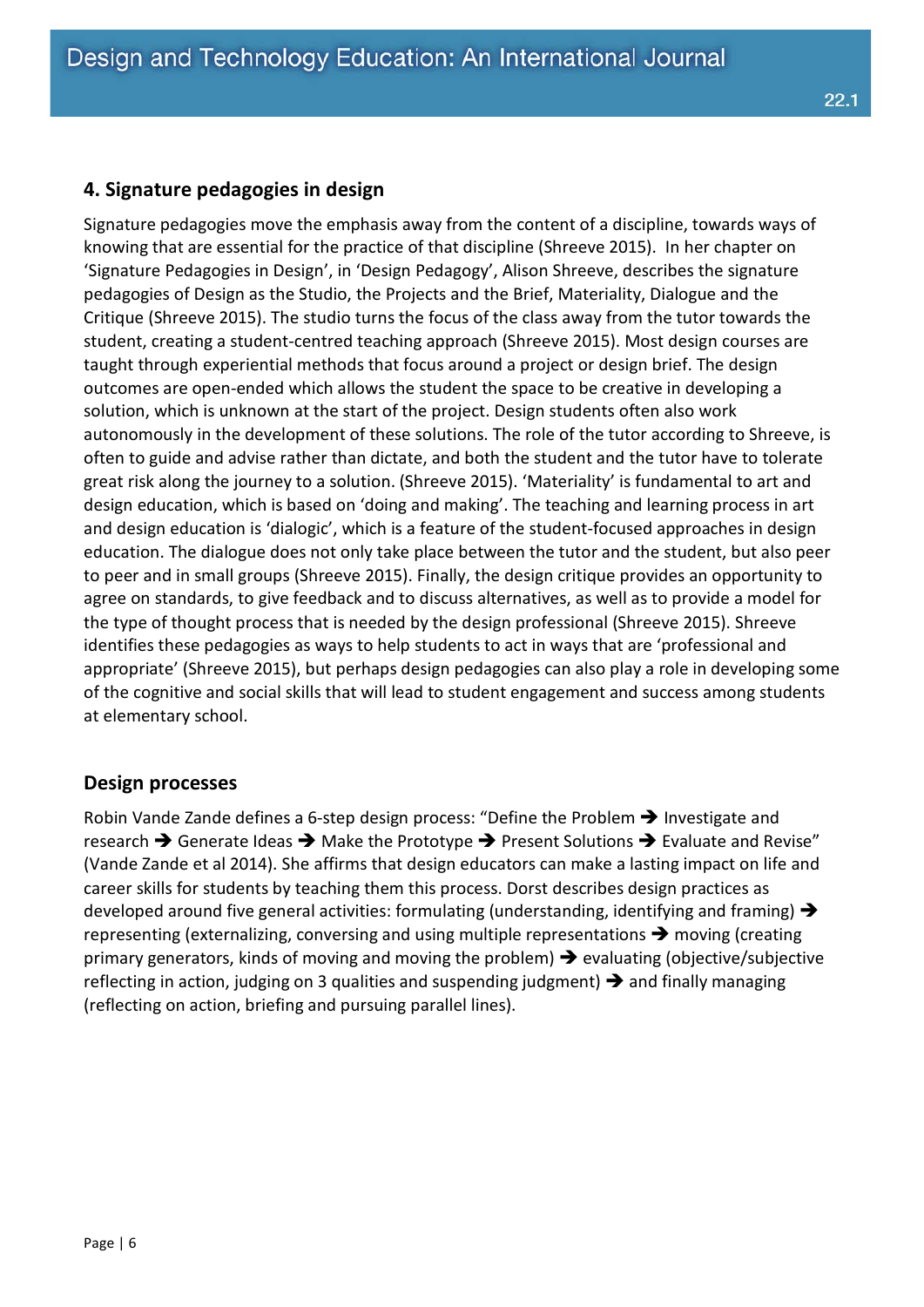

*Figure 1. The spectrum of design activities (after Lawson and Dorst 2009). Source: Dorst 2015.*

The Design Thinking process of Stanford's D School starts with 'empathize'. Key literature has identified that this is a skill that needs to be nurtured to ensure people's success and well being. The five steps of the D School's Design Thinking process are: "Empathize  $\rightarrow$  Design  $\rightarrow$  Ideate  $\rightarrow$ Prototype  $\rightarrow$  Test", while the five steps of the Design Thinking model promoted to educators by IDEO are: Discovery  $\rightarrow$  Interpretation  $\rightarrow$  Ideation  $\rightarrow$  Experimentation  $\rightarrow$  Evolution.



#### *Figure 2. On the left the Design Thinking Process Stanford's D. School (Source: http://tinyurl.com/qedrujo) on the right, IDEO' s Design Thinking Process. Source:*  <http://tinyurl.com/pv862hx>

These four models promote curiosity, empathy, exploration of human and environmental needs through research, experimentation, critical thinking and a rigor that could lead to future success for all who are exposed to these process, not just design students by promoting 21st century skills and a growth mindset.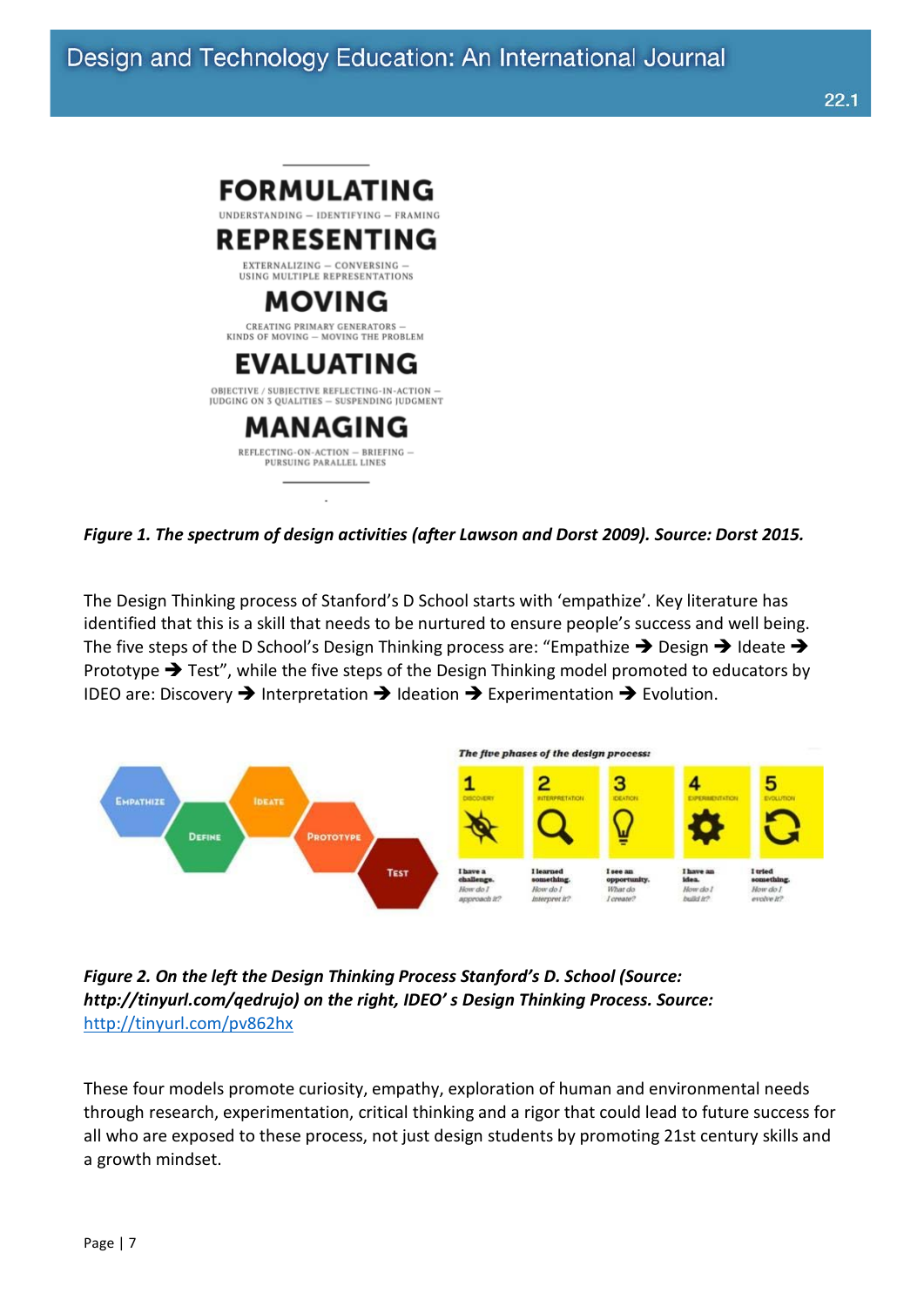Yee and Jefferies point out that the key abilities of designers are the ability to empathize, visualize, synthesize and to resolve problems, and these skills are creating new roles and opportunities for designers (Yee and Jefferies 2013). In addition to developing more traditional core skills postindustrial design educators also have to nurture new skills such as facilitation, collaboration and empathy (Yee and Jefferies 2013) which are core to the Design Thinking Process, and are skills that match with the indicators for success for children. Collaboration is one key element of the design thinking process. Students in design benefit from collaborative problem solving, learning new skills from the teamwork that they must use in the process. In the group work they must focus on a goal, and this focus, created by the design thinking process, helps them to understand and practice the principles of collaboration, teamwork and empathy (Carroll, et al 2010). A new focus on facilitation, collaboration and empathy through Design Thinking could be a strong argument for making a case for signature pedagogies and processes from design education to be included in primary school education as a means of promoting 21st century skills in students that could lead to their greater success in the future.

Facilitation, collaboration and empathy, tie back to Paul Tough's indication that 'social intelligence' and 'character' or 'nice guy values' are tied to children's success. The skills of facilitation and collaboration demonstrate the ability to work with others. Empathy is a learned skill that is needed not just in design, but in many professions, and therefore empathetic children who grow into empathetic adults are likely to perform better in general and be more successful in life. There is a great body of literature related to empathy in diverse fields. In the medical profession, health care providers must be able to use cognitive empathy to understand the patient's point of view, as well as affective empathy to relate to their feelings (Chen et al, 2015). Empathy is required of physicians since it affects patient diagnoses and care. Patients will offer more information about their symptoms to empathetic physicians; and emotionally engaged physicians will attend more carefully to patients needs. Empathy on the part of the physician will also lead to greater patient satisfaction. (Stepien and Baernstein 2006). While most nursing schools use grade point averages GPA to ascertain who will be accepted into their programs, this data does not accurately predict who will become more empathetic nurses, and quantification of empathizing characteristics might more accurately predict aptness for the career of nursing than GPA (Penprase et al 2013). Salespeople that are empathetic build and maintain long-term profitable customer relations since they are better able to understand their customer's needs (Delpechitre 2013). In the field of teaching, the application of empathy helps teachers to better understand the worlds of the children who they teach. (Warren 2013). In the area of management, empathy can help managers to establish a rapport with their employees and to gauge how new ideas will be accepted. Employees will also perform better for the manager who has shown them care (Somogyi et al 2013). These examples of the need for empathy in career success demonstrate how design-based education with a focus on empathy and the use of design methods that promote empathy are not beneficial only to students who will go to careers in design, but are in fact beneficial to all students, as the skill of empathy is a key skill for success in the twenty-first century.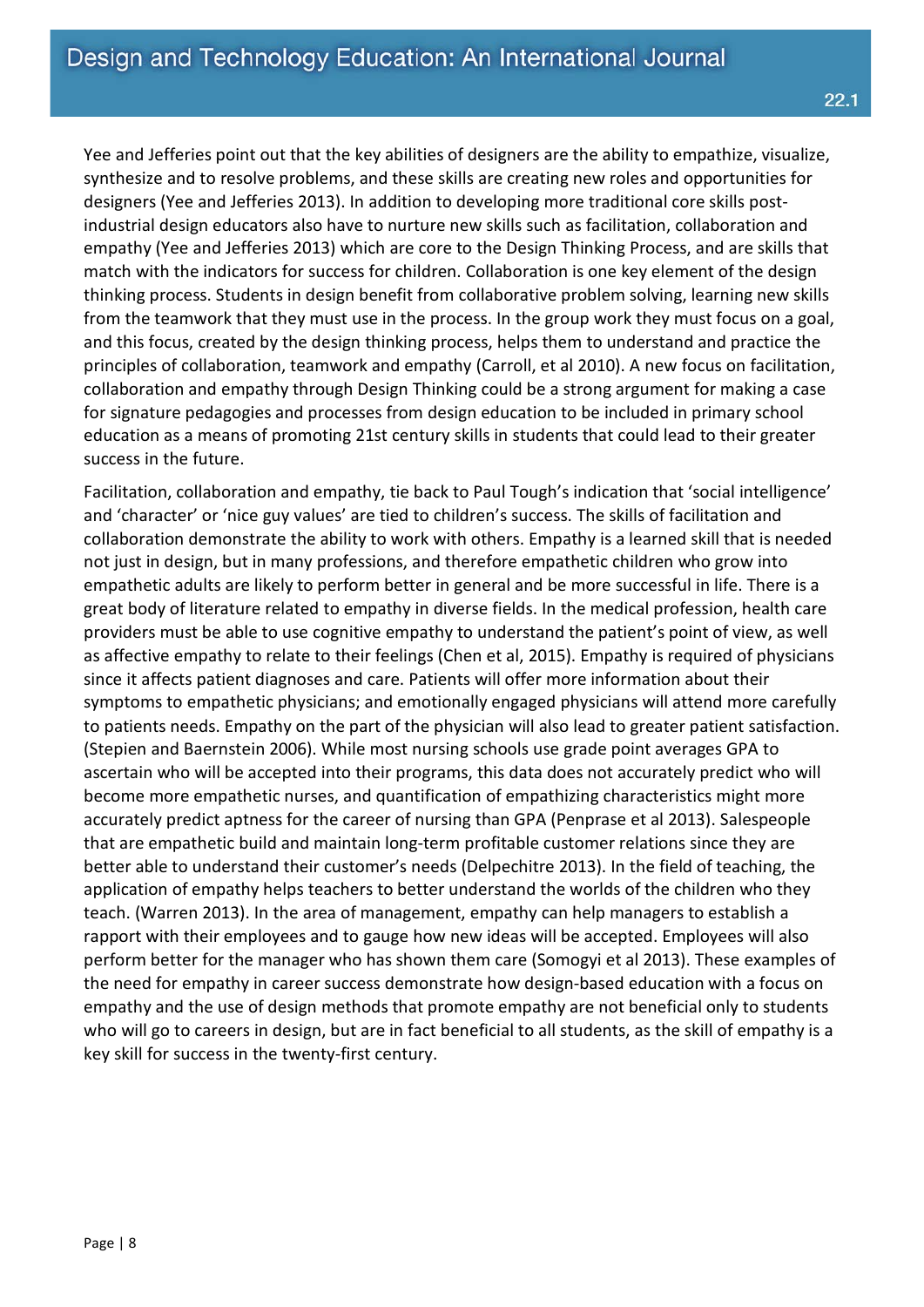# **5. Making a Case for Design Based Learning at primary and secondary level**

While there is little literature available on Design education specifically for the elementary level, there is literature on design education at secondary school. Design professor, Meredith Davis has expressed concern for the lack of design education at secondary level in the United States and argues for the inclusion of design education in the preparation of teachers and administrators, as it offers strategies for improving teaching and learning (Davis 1998). She writes about a group of design professionals including architects, graphic designers, industrial designers, landscape architects and planners who seek to 'expand the pedagogical repertoire' of teachers through design – not by introducing a new subject, but by helping them to use design to deliver existing content to improve student academic performance (Davis 1998). Davis describes design as 'a social, not individual, production and therefore shares responsibility for its outcome with the audiences who make meaning of it through its use' (Davis 1998). She describes the design process as:

This cyclical process begins with the identification of a problem, involves research and the ranking of priori-ties that often appear to be in competition with each other, tests the viability of multiple solutions through prototypes, and ends with the evaluation of objects against a socially mediated set of performance criteria" (Davis 1998).

Recognizing that future satisfaction in life and work depend on creative problem solving, design educator Robin Vande Zande also makes a case for design education in secondary education stating that art and design education can help train students in problem solving through the design process (Vande Zande et al 2014).

Design Thinking challenges students to find solutions to complex and open-ended problems (Carroll, et al 2010). Design Thinking supports students academic performance in 'core' subjects by contributing to critical thinking, social development, teamwork skills and the skill of negotiating meaning (Carroll, et al 2010). Vande Zande also purports that understanding the Design Process can help students become more critical thinkers (Watson 2015).

# **Recent research with Design education at secondary level**

Several researchers are moving away from the traditional argument of design being able to support the academic output of students and are examining the way that design process and design thinking can generate other types of results when introduced at secondary level. In Canada, Aflatoony and Wakkary explored whether or how students could apply Design Thinking principles to problem solving in other courses and to everyday life situations. In their study they found that students transferred and applied design thinking techniques in real-life problem-solving situations; and found that the problem finding and problem-solving techniques of design empowered students, and encouraged critical thinking (Aflatoony and Wakkary 2015). In Latvia, Freimane compared responses to the same design brief by two disparate groups, the first a group of Master's level design students and the second school-aged children 11 – 14 years old. In her findings she affirmed that children were able to create new and innovative product concepts and to understand the systems approach of design thinking, though she recognizes the impossibility of assessing the impact of sustained exposure to design without a longitudinal study of 20 – 30 years (Freimane 2015). Carroll et al, in their project 'Taking Design Thinking to Schools Research Project in the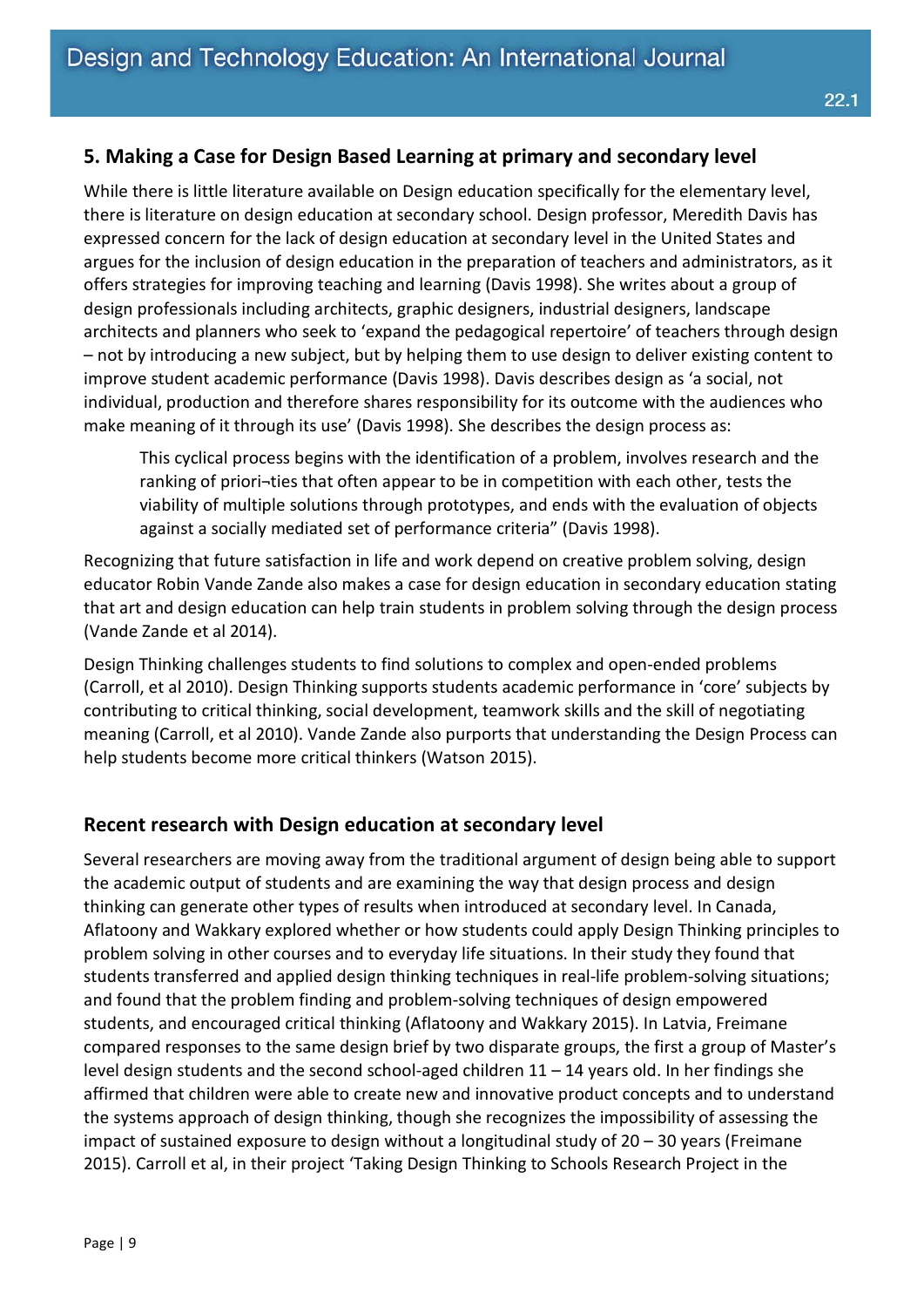United States, focused on three core questions: how did students express their understanding of design thinking, how did affective elements impact design thinking in the classroom as well as a more traditional research focus of how design thinking connected to academic standards and the acquisition of content. (Carroll, et al 2010). They surmise that design thinking activities encouraged students to engage in collaborative learning, and design-thinking projects promoted engagement by allowing students the opportunity to express their opinions and finally that design thinking challenges students to think in new ways and take risks (Carroll, et al 2010).

#### **6. Conclusion**

There is recognition on many levels of the inadequacies of current education paradigms in developing 21st century skills and predictors of student success such as a growth mindset. Design education through its signature pedagogies, methods and processes already develops many of these skills. The parallel between these skills and the skills imparted through Design Thinking and Design education seem to suggest a significant opportunity for a new design-based education paradigm that focuses on design abductive reasoning and cognitive skills like curiosity, innovation and critical thinking as well as the development of social skills such as empathy, facilitation and collaboration. The need for the skill of empathy in a diverse range of professions, and to the 21st century skills in general also suggests that exposure to design education at primary school could lay a solid foundation that would not only benefit children who go on to become creative professionals, but would in fact benefit all children and lead to their greater engagement at school and future success in their professional lives. The success of the recent experiments with Design Education at primary and secondary lays a foundation for additional experimentation.

#### **7. References**

Aflatoony, L., & Wakkary, R. (2015). Thoughtful Thinkers: Secondary Schoolers' Learning about Design Thinking. *LearnxDesign The 3rd International Conference for Design Education Researchers, 2*, 563-574. doi:DOI: 10.13140/RG.2.1.5001.8409

Carroll, M., Goldman, S., Britos, L., Koh, J., Royalty, A., & Hornstein, M. (2010). Destination, Imagination and the Fires Within: Design Thinking in a Middle School Classroom. *International Journal of Art & Design Education*, 29(1), 37-53.

Chen, A., Kiersma, M., Yehle, K., & Plake, K. (2015). Impact of an Aging Simulation Game on Pharmacy Students' Empathy for Older Adults. *Am J Pharm Educ American Journal of Pharmaceutical Education*, 79(5). Retrieved November 14, 2015, from http://www.ajpe.org/

Cross, N. (2011). Design thinking: Understanding how designers think and work. Oxford: Berg.

Davis, M. (1998). Making a Case for Design-Based Learning. *Arts Education Policy Review*, 100(2), 7- 15.

Delpechitre, D. (2013). Review and assessment of past empathy scales to measure salesperson's empathy. *Journal of Management and Marketing Research*, 13.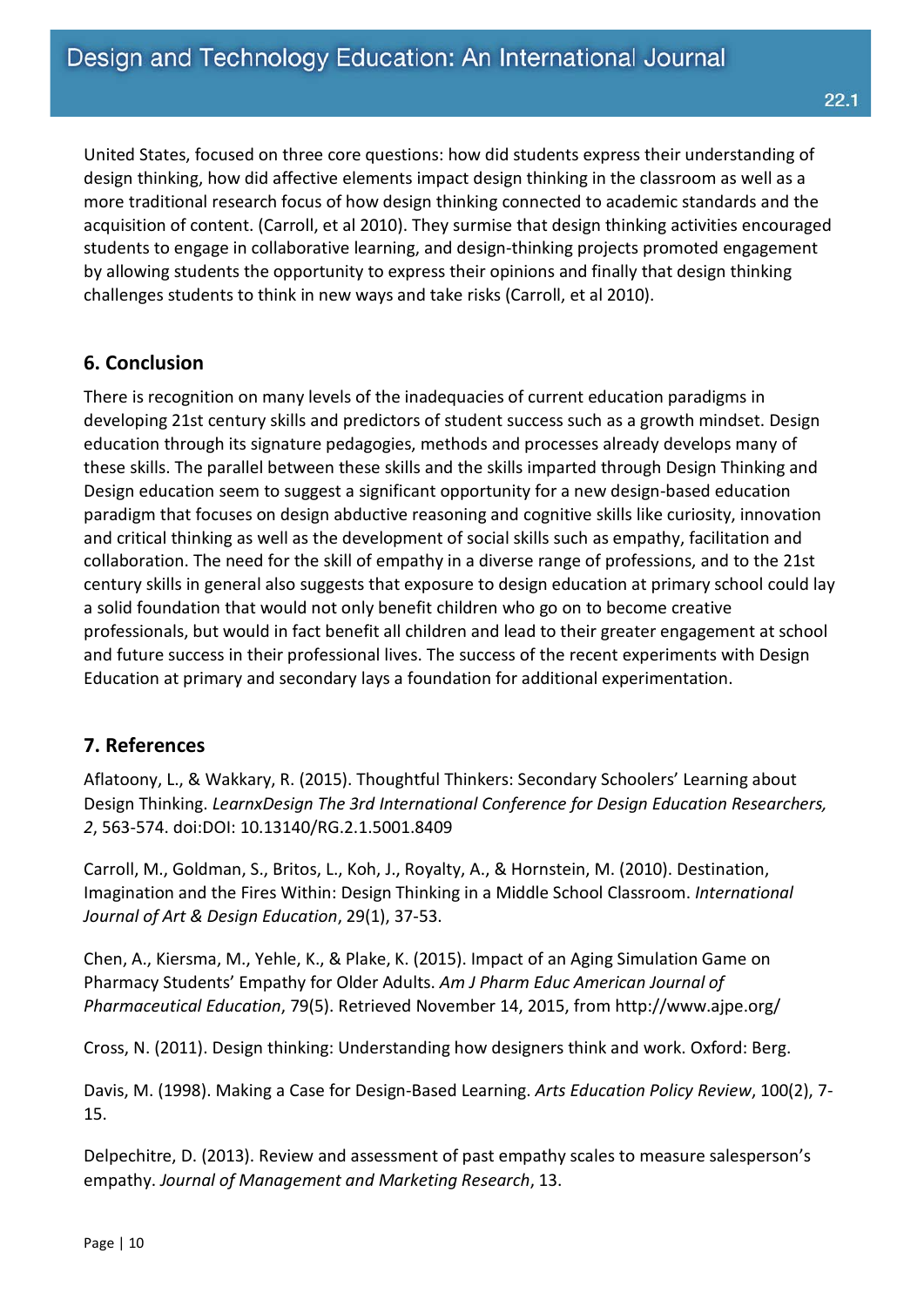Dorst, K. (2015). *Frame innovation: Create new thinking by design*. Cambridge, MA: The MIT Press.

Dweck, C. S. (2006). *Mindset: The new psychology of success*. New York, NY: Random House.

Freimane, A. (2015). Case Study: Design Thinking and New Product Development For School Age Children. *LearnxDesign The 3rd International Conference for Design Education Researchers*, 1, 188- 213. doi:10.13140/RG.2.1.1200.7520

Levine, M. (2012). Teach your children well: Parenting for authentic success. New York: Harper.

Madda, M. (2015, July 27). How to Bring Design Thinking to Your School for Free (Without Hiring a Fancy Consultant) (EdSurge News). Retrieved November 9, 2015, from http://tinyurl.com/qedrujo

Penprase, B., Oakley, B., Ternes, R., & Driscoll, D. (2013). Empathy as a Determining Factor for Nursing Career Selection. *Journal of Nursing Education J Nurs Educ*, 52(4), 192-197. doi:10.3928/01484834-20130314-02

Pritchard, A. (2013). Ways of learning: Learning theories and learning styles in the classroom. London: David Fulton.

Shreeve, A. (2015). Signature Pedagogies in Design In M. Tovey Editor (Ed.), *Design Pedagogy* (pp. 83-94). Dorchester: Gower

Somogyi, R., Buchko, A., & Buchko, K. (2013). Managing With Empathy: Can You Feel What I Feel? *Journal of Organizational Psychology*, 13(1), 32-42.

Stepien, K., & Baernstein, A. (2006). Educating for empathy. *Journal of General Internal Medicine*, 21(5), 524-530.

Tip Sheet: DEDUCTIVE, INDUCTIVE, AND ABDUCTIVE REASONING. (n.d.). Retrieved March 10, 2016, from https://www.butte.edu/departments/cas/tipsheets/thinking/reasoning.html

Tough, P. (2012). *How children succeed: Grit, curiosity, and the hidden power of character*. New York, New York: Houghton Mifflin Harcourt Publishing Company.

Trilling, B., & Fadel, C. (2009). *21st century skills: Learning for life in our times*. San Francisco: Jossey-Bass.

Van Antwerp, G. (2014, January 8). Design Thinking Is Critical For The Healthcare User Experience (UX). Retrieved November 1, 2015, from http://georgevanantwerp.com/2014/01/08/designthinking-is-critical-for-the-healthcare-user-experience-ux/

Vande Zande, R., Warnock, L., Nikoomanesh, B., & Van Dexter, K. (2014). The Design Process in the Art Classroom: Building Problem-Solving Skills for Life and Careers. *Art Education*, 20-27. Retrieved October 27, 2015.